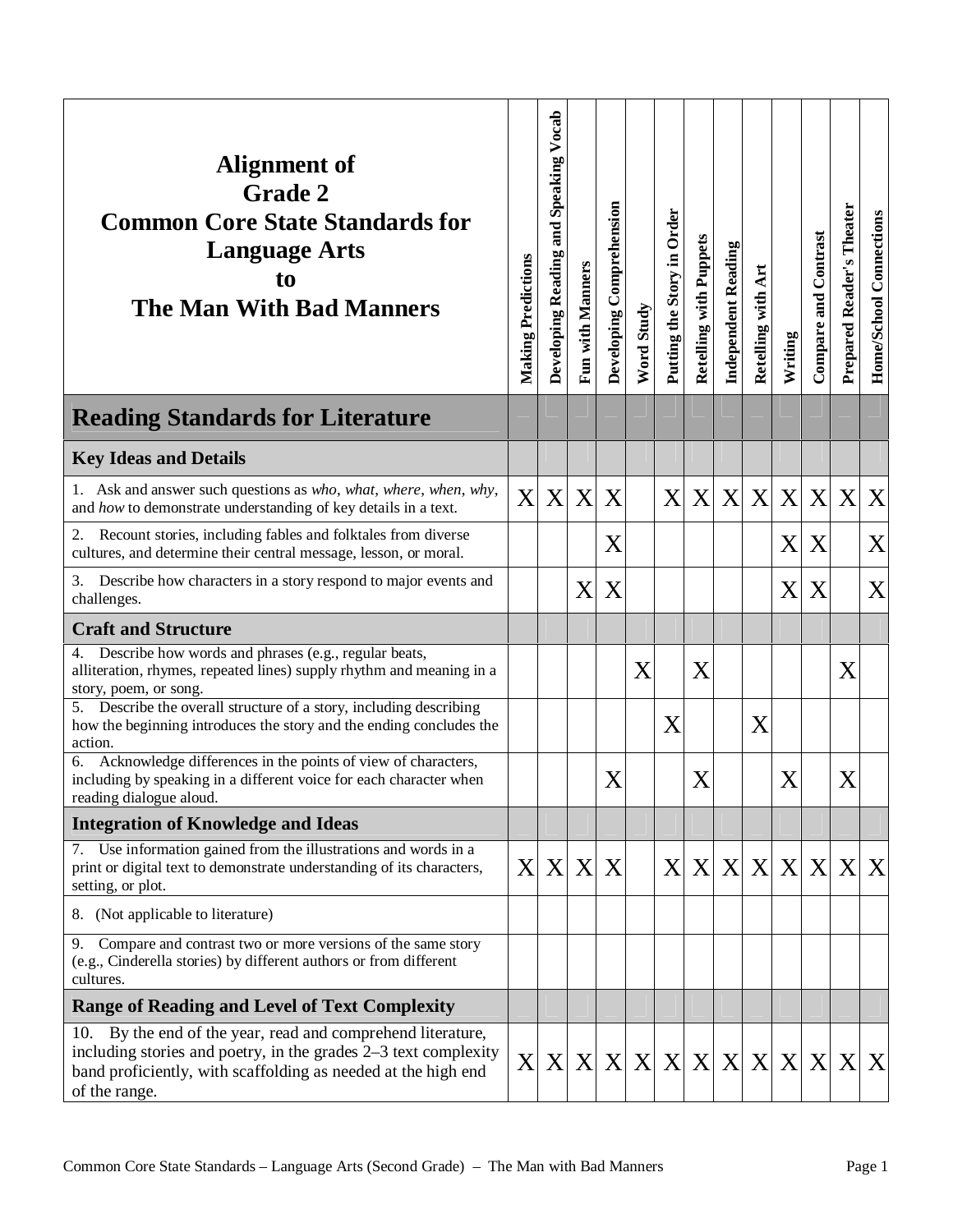| Alignment of<br><b>Grade 2</b><br><b>Common Core State Standards for</b><br><b>Language Arts</b><br>to<br><b>The Man With Bad Manners</b>                                                                                                               | <b>Making Predictions</b> | Developing Reading and Speaking Vocab | Fun with Manners | Developing Comprehension | Word Study | Putting the Story in Order | Retelling with Puppets | <b>Independent Reading</b> | Art<br>Retelling with |         | <b>Compare and Contrast</b> | Prepared Reader's Theater | Home/School Connections |
|---------------------------------------------------------------------------------------------------------------------------------------------------------------------------------------------------------------------------------------------------------|---------------------------|---------------------------------------|------------------|--------------------------|------------|----------------------------|------------------------|----------------------------|-----------------------|---------|-----------------------------|---------------------------|-------------------------|
|                                                                                                                                                                                                                                                         |                           |                                       |                  |                          |            |                            |                        |                            |                       | Writing |                             |                           |                         |
| <b>Reading Standards for Informational Text</b>                                                                                                                                                                                                         |                           |                                       |                  |                          |            |                            |                        |                            |                       |         |                             |                           |                         |
| <b>Key Ideas and Details</b>                                                                                                                                                                                                                            |                           |                                       |                  |                          |            |                            |                        |                            |                       |         |                             |                           |                         |
| 1. Ask and answer such questions as who, what, where, when, why,<br>and how to demonstrate understanding of key details in a text.                                                                                                                      | X                         | X                                     | X                | X                        |            | X                          | X                      | X                          | X                     | X       | X                           |                           | X                       |
| 2. Identify the main topic of a multi-paragraph text as well as the<br>focus of specific paragraphs within the text.                                                                                                                                    | X                         |                                       |                  | X                        |            | X                          | X                      | X                          | $\mathbf{X}$          | X       | X                           |                           | X                       |
| 3. Describe the connection between a series of historical events,<br>scientific ideas or concepts, or steps in technical procedures in a<br>text.                                                                                                       |                           |                                       | X                |                          |            |                            |                        |                            |                       |         |                             |                           |                         |
| <b>Craft and Structure</b>                                                                                                                                                                                                                              |                           |                                       |                  |                          |            |                            |                        |                            |                       |         |                             |                           |                         |
| 4. Determine the meaning of words and phrases in a text relevant to<br>a grade 2 topic or subject area.                                                                                                                                                 | X                         | X                                     | X                | X                        |            | X                          | X                      | X                          |                       | X       | X                           | X                         | X                       |
| 5. Know and use various text features (e.g., captions, bold print,<br>subheadings, glossaries, indexes, electronic menus, icons) to locate<br>key facts or information in a text efficiently.                                                           |                           |                                       | X                |                          |            |                            |                        |                            |                       |         | X                           | Χ                         |                         |
| 6. Identify the main purpose of a text, including what the author<br>wants to answer, explain, or describe.                                                                                                                                             |                           |                                       |                  | $\rm X$                  |            |                            |                        |                            |                       |         |                             |                           |                         |
| <b>Integration of Knowledge and Ideas</b>                                                                                                                                                                                                               |                           |                                       |                  |                          |            |                            |                        |                            |                       |         |                             |                           |                         |
| 7. Explain how specific images (e.g., a diagram showing how a<br>machine works) contribute to and clarify a text.                                                                                                                                       | X                         |                                       |                  | X                        |            |                            | X                      |                            | X                     |         |                             | X                         | X                       |
| 8. Describe how reasons support specific points the author makes in<br>a text.                                                                                                                                                                          |                           |                                       |                  | X                        |            |                            |                        |                            |                       |         |                             |                           |                         |
| 9. Compare and contrast the most important points presented by<br>two texts on the same topic.                                                                                                                                                          |                           |                                       |                  |                          |            |                            |                        |                            |                       |         |                             |                           |                         |
| <b>Range of Reading and Level of Text Complexity</b>                                                                                                                                                                                                    |                           |                                       |                  |                          |            |                            |                        |                            |                       |         |                             |                           |                         |
| 10. By the end of year, read and comprehend informational texts,<br>including history/social studies, science, and technical texts, in the<br>grades 2-3 text complexity band proficiently, with scaffolding as<br>needed at the high end of the range. |                           |                                       |                  | X                        |            |                            |                        | X                          |                       |         |                             | X                         |                         |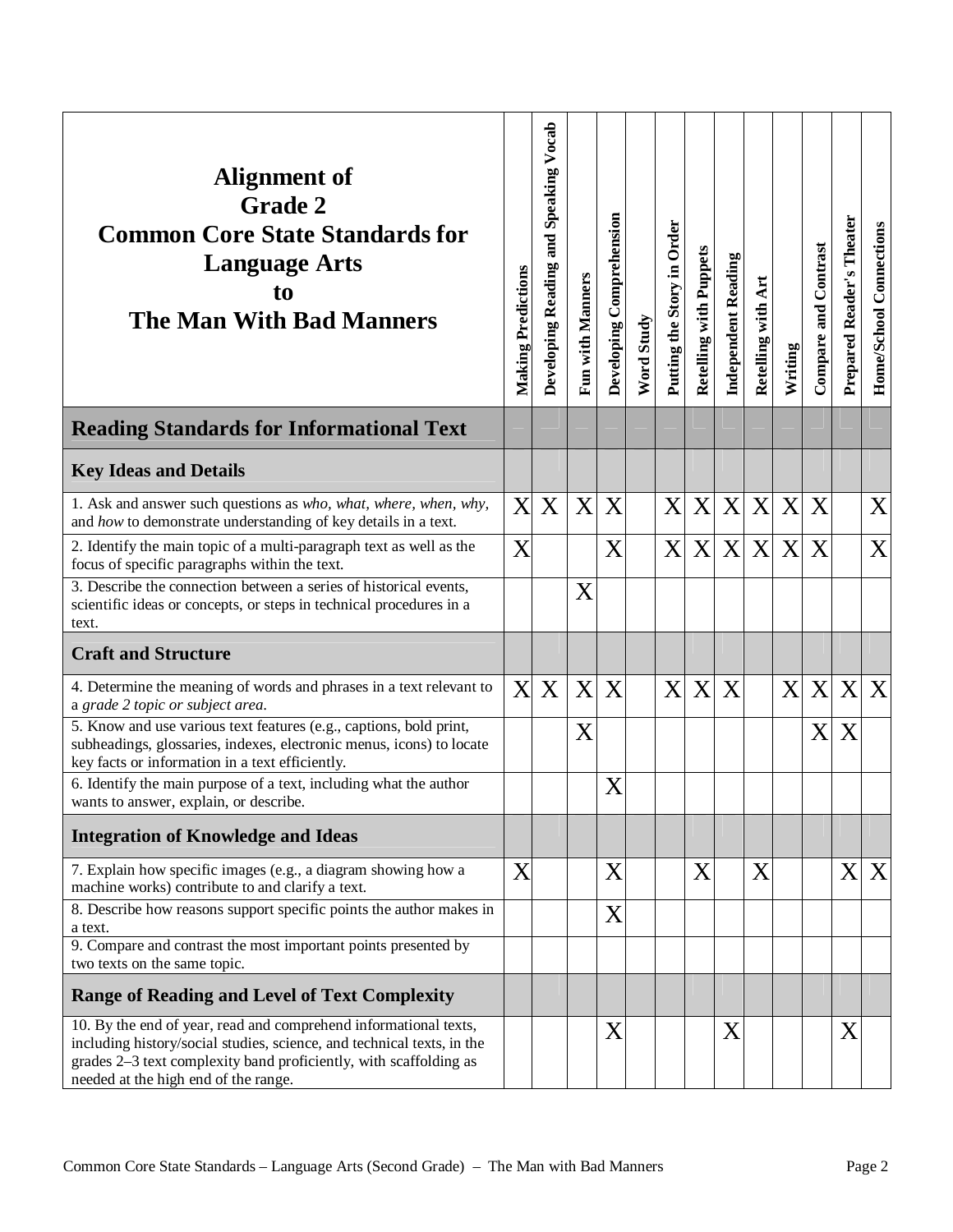| Alignment of<br><b>Grade 2</b><br><b>Common Core State Standards for</b><br><b>Language Arts</b><br>to<br><b>The Man With Bad Manners</b> | <b>Making Predictions</b> | Developing Reading and Speaking Vocab | Fun with Manners | Developing Comprehension | Word Study | Putting the Story in Order | Retelling with Puppets | <b>Independent Reading</b> | Retelling with Art | Writing | <b>Compare and Contrast</b> | Prepared Reader's Theater | Home/School Connections |
|-------------------------------------------------------------------------------------------------------------------------------------------|---------------------------|---------------------------------------|------------------|--------------------------|------------|----------------------------|------------------------|----------------------------|--------------------|---------|-----------------------------|---------------------------|-------------------------|
| <b>Reading Standards: Foundational Skills</b>                                                                                             |                           |                                       |                  |                          |            |                            |                        |                            |                    |         |                             |                           |                         |
| <b>Phonics and Word Recognition</b>                                                                                                       |                           |                                       |                  |                          |            |                            |                        |                            |                    |         |                             |                           |                         |
| 3. Know and apply grade-level phonics and word analysis<br>skills in decoding words.                                                      | $\overline{\mathrm{X}}$   | X                                     | X                | X                        | X          |                            |                        | X                          |                    | X       | X                           | X                         | X                       |
| Distinguish long and short vowels when reading<br>a.<br>regularly spelled one-syllable words.                                             | X                         | X                                     | X                |                          | X          |                            |                        | $\overline{X}$             |                    | X       | X                           | X                         | X                       |
| Know spelling-sound correspondences for additional<br>b.<br>common vowel teams.                                                           |                           | X                                     |                  |                          | X          |                            |                        | X                          |                    | X       |                             | X                         | X                       |
| Decode regularly spelled two-syllable words with<br>c.<br>long vowels.                                                                    | X                         | X                                     | X                |                          | X          |                            |                        | $\overline{X}$             |                    | X       | X                           | X                         | X                       |
| Decode words with common prefixes and suffixes.<br>d.                                                                                     | X                         | X                                     | X                |                          | X          |                            |                        | X                          |                    | X       | X                           | X                         | X                       |
| Identify words with inconsistent but common<br>e.<br>spelling-sound correspondences.                                                      | $\rm\overline{X}$         | X                                     | X                |                          | X          |                            |                        | $\overline{X}$             |                    | X       | X                           | X                         | X                       |
| Recognize and read grade-appropriate irregularly<br>f.<br>spelled words.                                                                  | $\rm\overline{X}$         | X                                     | X                | X                        | X          |                            |                        | X                          |                    | X       | X                           | X                         | X                       |
| <b>Fluency</b>                                                                                                                            |                           |                                       |                  |                          |            |                            |                        |                            |                    |         |                             |                           |                         |
| Read with sufficient accuracy and fluency to support<br>4.<br>comprehension.                                                              |                           | X                                     | X                |                          |            |                            |                        | X                          |                    |         |                             | X X X X                   |                         |
| a. Read on-level text with purpose and<br>understanding.                                                                                  |                           | X                                     | X                |                          |            |                            |                        | X                          |                    | X       | X                           | $\mathbf{X}$              | X                       |
| b. Read on-level text orally with accuracy,<br>appropriate rate, and expression on successive<br>readings.                                |                           | X                                     | X                |                          |            |                            |                        | X                          |                    |         | X X                         | $\mathbf{X}$              | X                       |
| Use context to confirm or self-correct word<br>$c_{\cdot}$<br>recognition and understanding, rereading as<br>necessary.                   |                           | X                                     | X                |                          |            |                            |                        | X                          |                    | X       | X                           | X                         | X                       |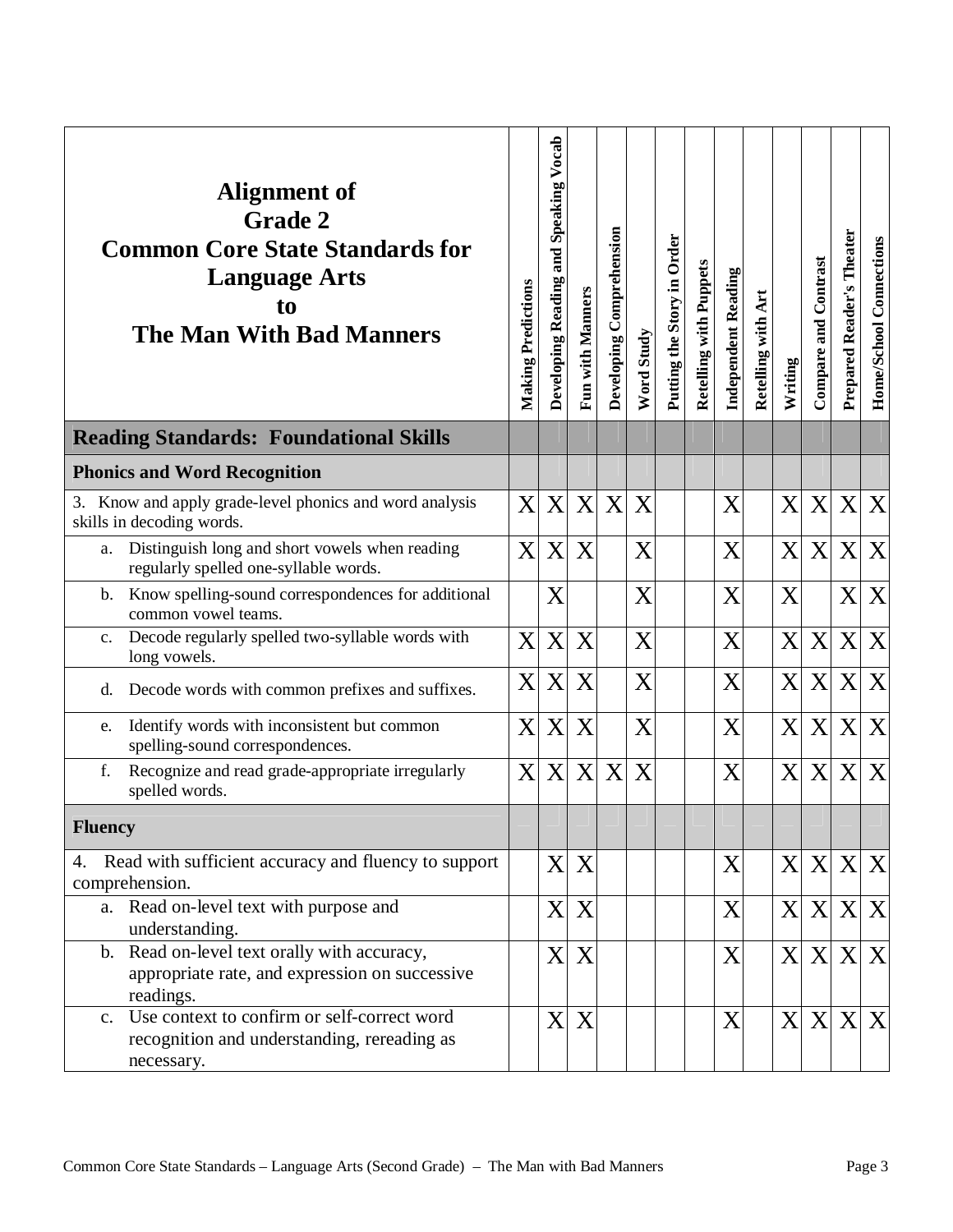| Alignment of<br><b>Grade 2</b><br><b>Common Core State Standards for</b><br><b>Language Arts</b><br>t <sub>0</sub><br><b>The Man With Bad Manners</b>                                                                                                                                        | <b>Making Predictions</b> | Developing Reading and Speaking Vocab | <b>Fun with Manners</b> | Developing Comprehension | Word Study | Putting the Story in Order | Retelling with Puppets | <b>Independent Reading</b> | Retelling with Art        | Writing | Compare and Contrast | Prepared Reader's Theater | Home/School Connections |
|----------------------------------------------------------------------------------------------------------------------------------------------------------------------------------------------------------------------------------------------------------------------------------------------|---------------------------|---------------------------------------|-------------------------|--------------------------|------------|----------------------------|------------------------|----------------------------|---------------------------|---------|----------------------|---------------------------|-------------------------|
| <b>Writing Standards</b>                                                                                                                                                                                                                                                                     |                           |                                       |                         |                          |            |                            |                        |                            |                           |         |                      |                           |                         |
| <b>Text Types and Purposes</b>                                                                                                                                                                                                                                                               |                           |                                       |                         |                          |            |                            |                        |                            |                           |         |                      |                           |                         |
| 1. Write opinion pieces in which they introduce the topic or<br>book they are writing about, state an opinion, supply reasons<br>that support the opinion, use linking words (e.g., because,<br>and, also) to connect opinion and reasons, and provide a<br>concluding statement or section. |                           |                                       | X                       |                          |            |                            |                        |                            |                           | X       | X                    |                           |                         |
| 2. Write informative/explanatory texts in which they<br>introduce a topic, use facts and definitions to develop points,<br>and provide a concluding statement or section.                                                                                                                    |                           |                                       |                         |                          |            |                            |                        |                            |                           | X       | X                    |                           |                         |
| 3. Write narratives in which they recount a well-elaborated<br>event or short sequence of events, include details to describe<br>actions, thoughts, and feelings, use temporal words to signal<br>event order, and provide a sense of closure.                                               |                           |                                       | X                       |                          |            |                            |                        |                            |                           | X       | X                    |                           |                         |
| <b>Production and Distribution of Writing</b>                                                                                                                                                                                                                                                |                           |                                       |                         |                          |            |                            |                        |                            |                           |         |                      |                           |                         |
| 4. (Begins in grade 3)                                                                                                                                                                                                                                                                       |                           |                                       |                         |                          |            |                            |                        |                            |                           |         |                      |                           |                         |
| 5. With guidance and support from adults and peers, focus on<br>a topic and strengthen writing as needed by revising and<br>editing.                                                                                                                                                         |                           |                                       | X                       |                          |            |                            |                        |                            |                           | X       | X                    |                           |                         |
| 6. With guidance and support from adults, use a variety of<br>digital tools to produce and publish writing, including in<br>collaboration with peers.                                                                                                                                        |                           |                                       | X                       |                          |            |                            |                        |                            |                           | X       |                      |                           | X                       |
| <b>Research to Build and Present Knowledge</b>                                                                                                                                                                                                                                               |                           |                                       |                         |                          |            |                            |                        |                            |                           |         |                      |                           |                         |
| 7. Participate in shared research and writing projects (e.g.,<br>read a number of books on a single topic to produce a report;<br>record science observations).                                                                                                                              |                           |                                       | X                       |                          |            |                            |                        |                            | $\boldsymbol{\mathrm{X}}$ | X       | X                    |                           |                         |
| 8. Recall information from experiences or gather information<br>from provided sources to answer a question.<br>9. (Begins in Grade 4)                                                                                                                                                        | X                         |                                       | X                       | X                        |            |                            |                        |                            |                           | X       | X                    |                           | X                       |
|                                                                                                                                                                                                                                                                                              |                           |                                       |                         |                          |            |                            |                        |                            |                           |         |                      |                           |                         |
| <b>Range of Writing</b><br>10. (Begins in grade 3)                                                                                                                                                                                                                                           |                           |                                       |                         |                          |            |                            |                        |                            |                           |         |                      |                           |                         |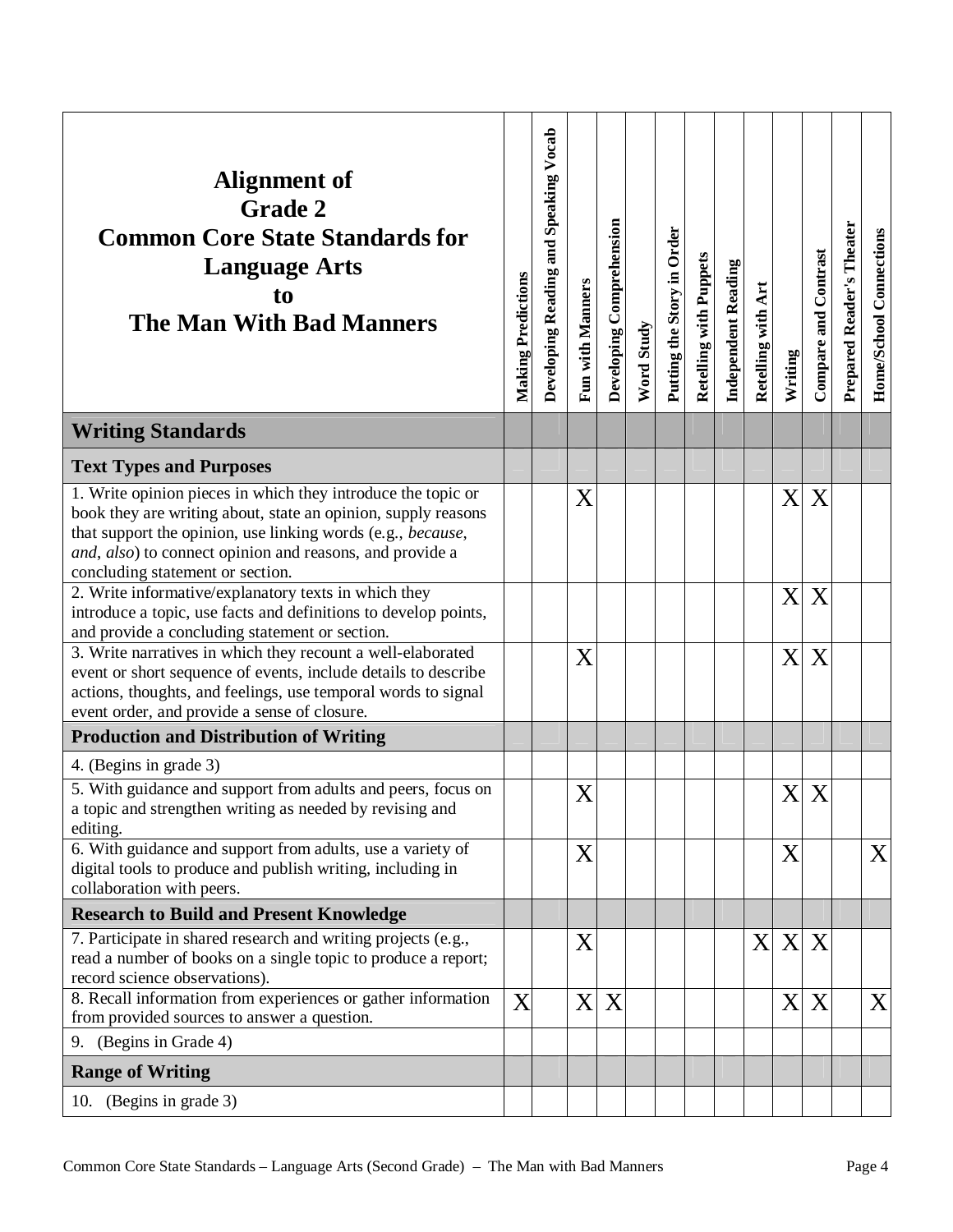| Alignment of<br><b>Grade 2</b><br><b>Common Core State Standards for</b><br><b>Language Arts</b><br>to<br><b>The Man With Bad Manners</b>                                                                | <b>Making Predictions</b> | Developing Reading and Speaking Vocab | Fun with Manners | Developing Comprehension | Word Study | Putting the Story in Order | Retelling with Puppets | Independent Reading | Art<br>Retelling with | Writing      | <b>Compare and Contrast</b> | Prepared Reader's Theater | Home/School Connections |
|----------------------------------------------------------------------------------------------------------------------------------------------------------------------------------------------------------|---------------------------|---------------------------------------|------------------|--------------------------|------------|----------------------------|------------------------|---------------------|-----------------------|--------------|-----------------------------|---------------------------|-------------------------|
| <b>Speaking and Listening Standards</b>                                                                                                                                                                  |                           |                                       |                  |                          |            |                            |                        |                     |                       |              |                             |                           |                         |
| <b>Comprehension and Collaboration</b>                                                                                                                                                                   |                           |                                       |                  |                          |            |                            |                        |                     |                       |              |                             |                           |                         |
| 1. Participate in collaborative conversations with diverse<br>partners about grade 2 topics and texts with peers and adults<br>in small and larger groups.                                               | X                         | X                                     | X                | X                        | X          | X                          | X                      | X                   | X                     | X            | X                           | X                         | X                       |
| Follow agreed-upon rules for discussions (e.g.,<br>a.<br>gaining the floor in respectful ways, listening to<br>others with care, speaking one at a time about the<br>topics and texts under discussion). | $\mathbf{X}$              | X                                     | X                |                          | X X        | X                          |                        | X X                 | X                     | $\mathbf{X}$ | X                           | X                         | X                       |
| Build on others' talk in conversations by linking their<br>b.<br>comments to the remarks of others.                                                                                                      | X                         | X                                     | X                | X                        | X          | X                          | X                      | X                   | X                     | X            | X                           | X                         | X                       |
| Ask for clarification and further explanation as<br>c.<br>needed about the topics and texts under discussion.                                                                                            | X                         | X                                     | X                | X                        | X          | X                          | X                      | X                   | X                     | X            | X                           | X                         | X                       |
| 2. Recount or describe key ideas or details from a text read<br>aloud or information presented orally or through other media.                                                                            | X                         | X                                     | X                | X                        | X          | X                          | X                      | X                   | X                     | X            | X                           | X                         | X                       |
| 3. Ask and answer questions about what a speaker says in<br>order to clarify comprehension, gather additional information,<br>or deepen understanding of a topic or issue.                               | $\boldsymbol{\mathrm{X}}$ | X                                     | X                | X                        | X          | X                          | X                      | X                   | X                     | X            | X                           | X                         | X                       |
| <b>Presentation of Knowledge and Ideas</b>                                                                                                                                                               |                           |                                       |                  |                          |            |                            |                        |                     |                       |              |                             |                           |                         |
| Tell a story or recount an experience with appropriate<br>4.<br>facts and relevant, descriptive details, speaking audibly in<br>coherent sentences.                                                      |                           | X X X                                 |                  | X                        |            |                            | X X X                  |                     | X                     | X            |                             |                           | X                       |
| 5. Create audio recordings of stories or poems; add drawings<br>or other visual displays to stories or recounts of experiences<br>when appropriate to clarify ideas, thoughts, and feelings.             |                           | X                                     | X                | X                        |            | X                          | X                      |                     | X                     | X            | X                           | X                         | X                       |
| 6. Produce complete sentences when appropriate to task and<br>situation in order to provide requested detail or clarification.<br>(See grade 2 Language standards 1 and 3 for specific<br>expectations.) |                           | X X X                                 |                  |                          | X X        | X                          | X                      | X                   | X                     |              | X X                         | X                         | X                       |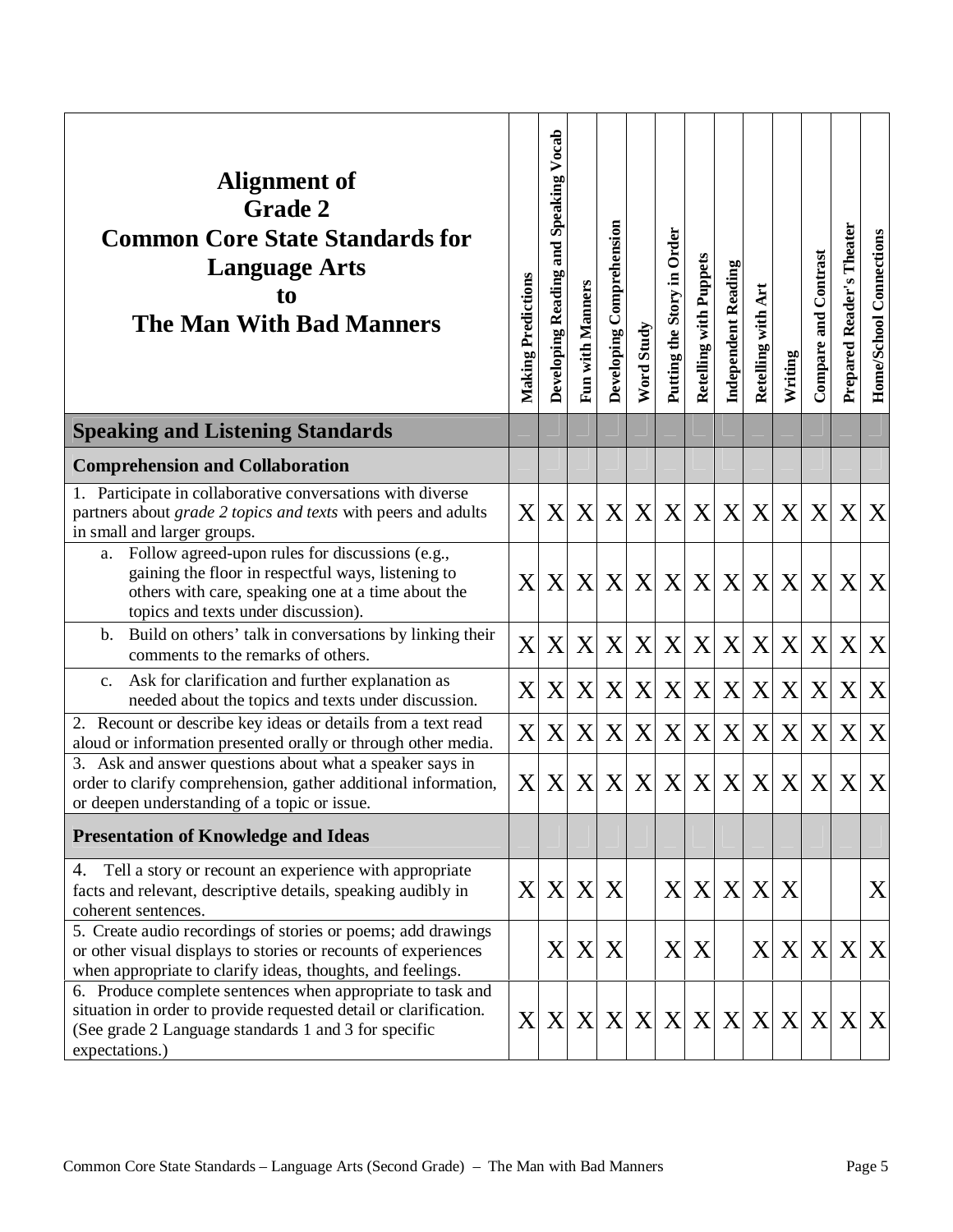|                | <b>Alignment of</b><br><b>Grade 2</b><br><b>Common Core State Standards for</b><br><b>Language Arts</b><br>to<br><b>The Man With Bad Manners</b>                                                    | Making Predictions | Developing Reading and Speaking Vocab | Fun with Manners | Developing Comprehension | Word Study | Putting the Story in Order | Retelling with Puppets | <b>Independent Reading</b> | Retelling with Art | Writing | <b>Compare and Contrast</b> | Prepared Reader's Theater | Home/School Connections |
|----------------|-----------------------------------------------------------------------------------------------------------------------------------------------------------------------------------------------------|--------------------|---------------------------------------|------------------|--------------------------|------------|----------------------------|------------------------|----------------------------|--------------------|---------|-----------------------------|---------------------------|-------------------------|
|                | <b>Language Standards</b>                                                                                                                                                                           |                    |                                       |                  |                          |            |                            |                        |                            |                    |         |                             |                           |                         |
|                | <b>Conventions of Standard English</b>                                                                                                                                                              |                    |                                       |                  |                          |            |                            |                        |                            |                    |         |                             |                           |                         |
| $1_{\cdot}$    | Demonstrate command of the conventions of standard<br>English grammar and usage when writing or speaking.                                                                                           | X                  | X                                     | X                | X                        | X          | X                          | X                      | X                          | X                  | X       | X                           | X                         | X                       |
| a.             | Use collective nouns (e.g., <i>group</i> ).                                                                                                                                                         | X                  | X                                     | X                | X                        | X          | X                          | $\mathbf X$            | X                          | X                  | X       | X                           | X                         | X                       |
| $\mathbf{b}$ . | Form and use frequently occurring irregular plural<br>nouns (e.g., feet, children, teeth, mice, fish).                                                                                              | X                  | X                                     | X                | X                        | X          | X                          | X                      | X                          | X                  | X       | X                           | Χ                         | X                       |
| $\mathbf{c}$ . | Use reflexive pronouns (e.g., <i>myself, ourselves</i> ).                                                                                                                                           | X                  | X                                     | X                | X                        | X          | X                          | X                      | X                          | X                  | X       | X                           | Χ                         | X                       |
| d.             | Form and use the past tense of frequently occurring<br>irregular verbs (e.g., sat, hid, told).                                                                                                      | X                  | X                                     | X                | X                        | X          | X                          | X                      | X                          | X                  | X       | X                           | X                         | X                       |
| e.             | Use adjectives and adverbs, and choose between them<br>depending on what is to be modified.                                                                                                         | $\mathbf{X}$       | X                                     | X                | X                        | X          | X                          | X                      | X                          | X                  | X       | X                           | Χ                         | X                       |
| f.             | Produce, expand, and rearrange complete simple and<br>compound sentences (e.g., The boy watched the<br>movie; The little boy watched the movie; The action<br>movie was watched by the little boy). | X                  | X                                     | X                | X                        |            | X                          | X                      | X                          | X                  | X       | X                           | X                         | X                       |
|                | 2. Demonstrate command of the conventions of standard                                                                                                                                               |                    |                                       | X                |                          |            |                            |                        |                            |                    | X       | X                           |                           | X                       |
|                | English capitalization, punctuation, and spelling when writing.                                                                                                                                     |                    |                                       |                  |                          |            |                            |                        |                            |                    |         |                             |                           |                         |
| a.             | Capitalize holidays, product names, and geographic<br>names.                                                                                                                                        |                    |                                       |                  |                          |            |                            |                        |                            |                    |         |                             |                           |                         |
| $\mathbf{b}$ . | Use commas in greetings and closings of letters.                                                                                                                                                    |                    |                                       |                  |                          |            |                            |                        |                            |                    | X       |                             |                           |                         |
| C <sub>1</sub> | Use an apostrophe to form contractions and frequently                                                                                                                                               |                    |                                       |                  |                          |            |                            |                        |                            |                    |         |                             |                           |                         |
|                | occurring possessives.                                                                                                                                                                              |                    |                                       |                  |                          |            |                            |                        |                            |                    |         |                             |                           |                         |
| $d_{\cdot}$    | Generalize learned spelling patterns when writing                                                                                                                                                   |                    |                                       |                  |                          | X          |                            |                        |                            |                    |         |                             |                           |                         |
| e.             | words (e.g., cage $\rightarrow$ badge; boy $\rightarrow$ boil).<br>Consult reference materials, including beginning                                                                                 |                    |                                       |                  |                          |            |                            |                        |                            |                    |         |                             |                           |                         |
|                | dictionaries, as needed to check and correct spellings.                                                                                                                                             |                    |                                       |                  |                          |            |                            |                        |                            |                    | X       |                             |                           |                         |